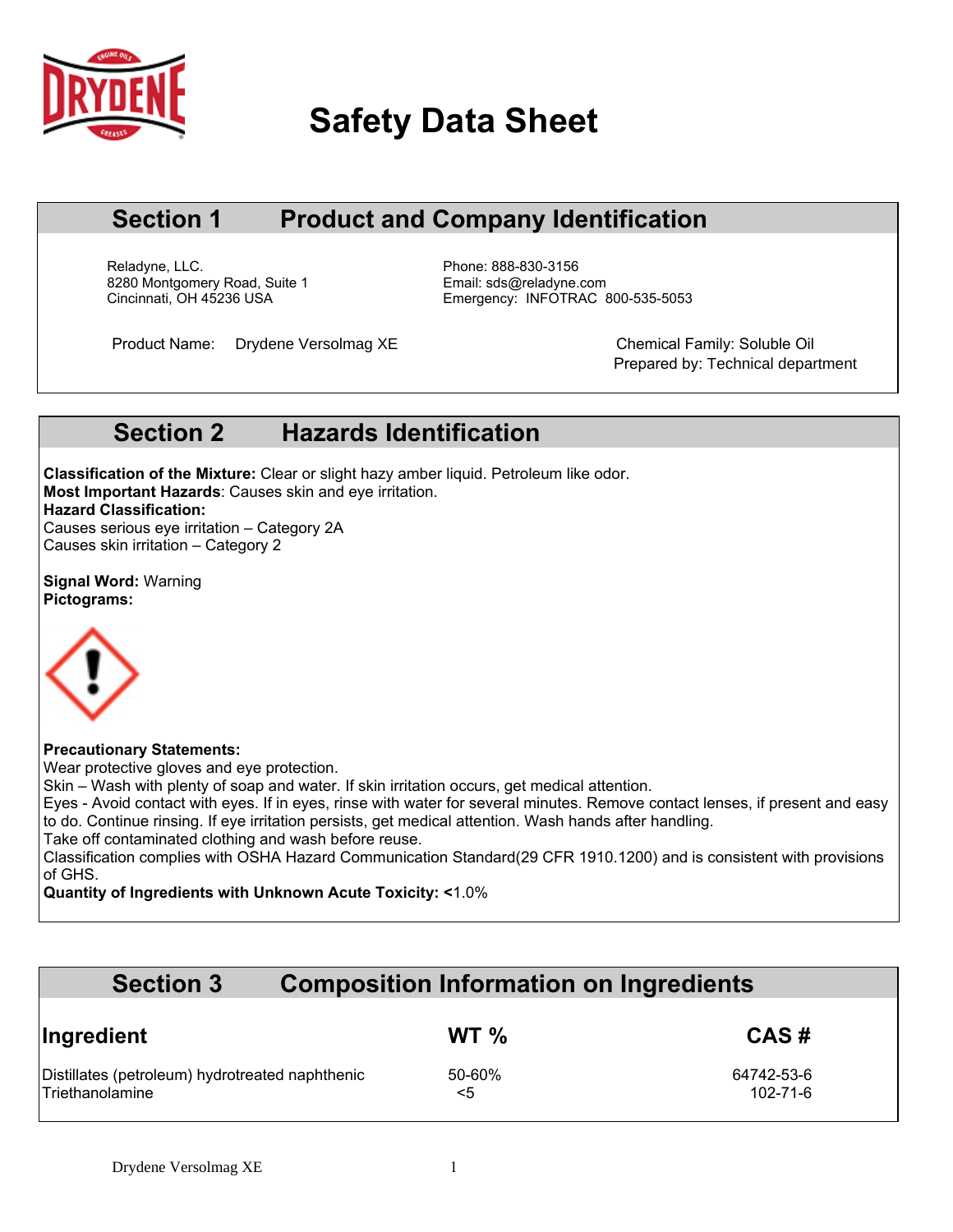#### **Section 4 First Aid Measures**

**Eyes:** Flush eyes with running water for at least 15 minutes. If redness, burning, blurred vision or irritation persists, transport to nearest medical facility for additional treatment.

**Skin:** Flush skin with water, wash with soap and water. If irritation occurs, get medical attention. Remove contaminated clothing. Do not reuse clothing until cleaned. If material is injected under the skin, transport to the nearest medical facility for additional treatment. If redness, swelling, pain and/or blisters occur, transport to the nearest medical facility for additional treatment.

**Ingestion:** Do NOT induce vomiting and obtain medical attention. Have victim rinse mouth out with water. If vomiting occurs spontaneously, keep head below hips to prevent aspiration.

**Inhalation:** Remove victim to fresh air and keep at rest in a position comfortable for breathing. If the victim has difficulty breathing or tightness of the chest, is dizzy, vomiting or unresponsive, give oxygen with rescue breathing or CPR as required and transport to the nearest medical facility.

## **Section 5 Fire Fighting Measures**

#### **Flammable Properties:**

Flash point: >330<sup>°</sup>F (ASTM D56) Flammable limits in air: N/A Auto ignition temperature: N/A **Extinguishing media:** CO<sub>2</sub>, dry chemical, foam

#### **Special firefighting measure:**

The material as received will not support combustion, however its residues may; therefore, procedures for an oil fire should be followed. Use self-contained breathing apparatus. Use foam or dry chemical to extinguish fire. Water may be used only to keep surrounding containers cool. Firefighters should wear proper protective equipment and self-contained breathing apparatus with full face piece operated in positive pressure mode.

#### **Section 6 Accidental Release Measures**

- Eliminate ignition sources and ventilate area. **All increments Advise EPA/state agency if required.**
- Absorb spillage with inert absorbent material. **Also in the Use proper personal protective equipment**  $\bullet$
- - **for clean-up.**
- Contain spill and keep from entering waterways or sewers. <br> **•** Treat contaminated absorbent same as
- **spilled product.**

# **Section 7 Handling and Storage**

**Handling and Storage Precautions:** Avoid heat, open flames, including pilot lights, and strong oxidizing agents. Use general ventilation to prevent vapor accumulation. Ground all handling equipment to prevent sparking. Avoid contact with eyes, skin and clothing. Wash thoroughly after handling. Do not eat, drink or smoke when using this product. Have appropriate fire extinguishers and spill clean-up equipment in or near storage area.

**Work/Hygienic Practices:** Wash with soap and water before eating, drinking, smoking, applying cosmetics, or using toilet. Launder contaminated clothing before reuse. Properly dispose of contaminated leather articles such as shoes or belts that cannot be decontaminated. Contaminated leather articles including shoes cannot be decontaminated and should be destroyed to prevent reuse.

## **Section 8 Personal Protection/ Exposure Controls**

**Engineering Controls:** Use adequate ventilation to keep vapors and mists of this material below applicable standards. **Respiratory Protection:** If engineering controls do not maintain airborne concentrations to a level which is adequate to protect worker health, an approved respirator must be worn. Respirator selection, use and maintenance should be in accordance with the requirements of the OSHA Respiratory Protection Standard, 29 CFR 1910.134.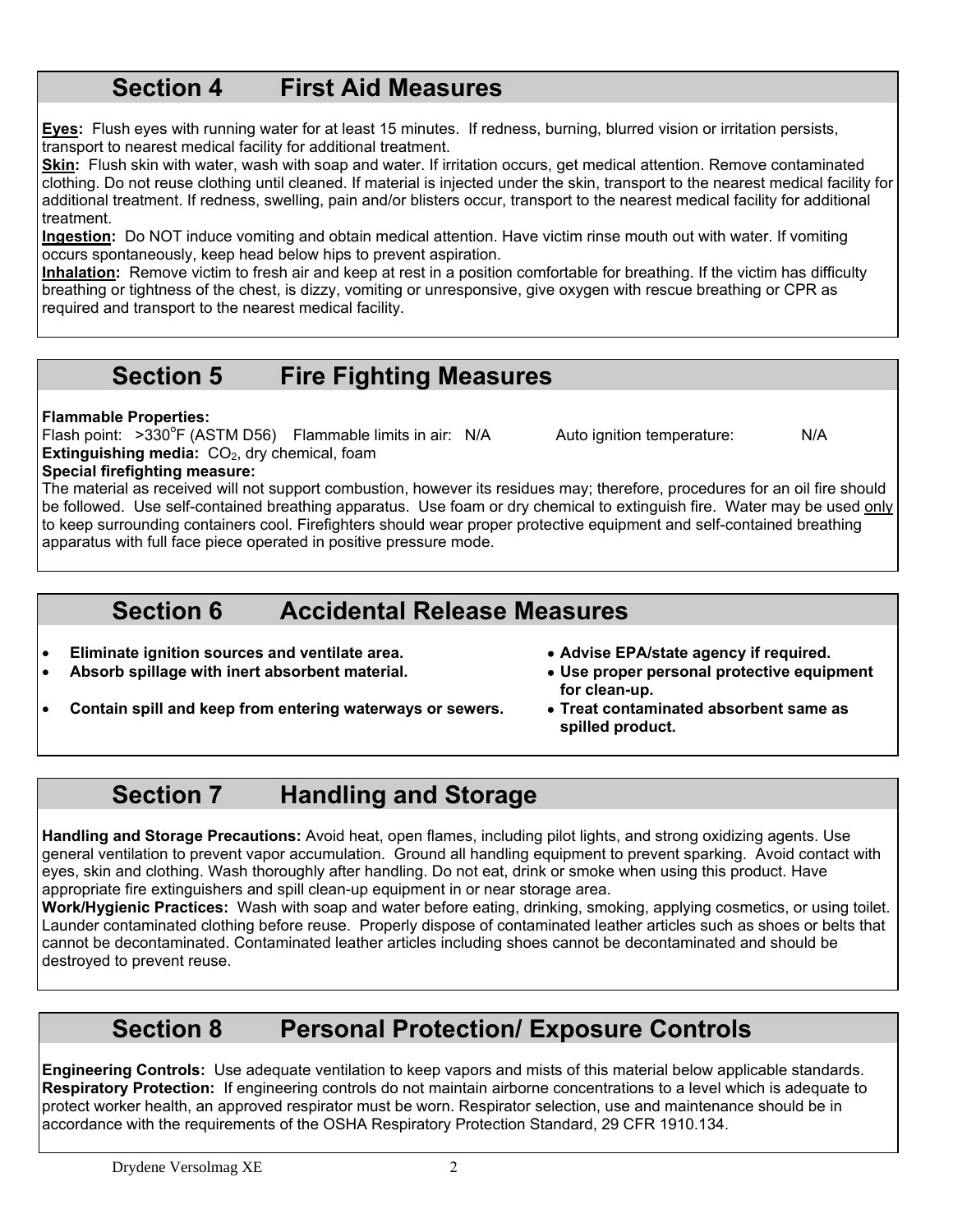**Skin Protection:** Use protective clothing that is chemically resistant to this product. Acceptable materials for gloves and aprons are: neoprene, nitrile rubber or viton.

**Eye Protection:** Use safety glasses or goggles. Have suitable eye wash water available.

**Other/General Protection:** For mists and vapors: Air Purifying, organic vapor cartridge, NIOSH approved respirator. Use self-contained breathing apparatus for environments with unknown concentrations or emergency situations.

Distillates (petroleum) hydrotreated naphthenic 5 (Mist in Air) Triethanolamine 5

**Chemical Name OSHA TWA (mg/m3 ) ACGIH TWA (mg/m3 )**

## **Section 9 Physical and Chemical Properties**

**Appearance:** Clear Liquid **% Volatile by Volume:** N/A **Evaporation Rate Boiling Point:**  $>500^{\circ}$  F **Reactivity in Water:** Non-reactive **Specific Gravity:** 0.928 **pH@ 10%:** 9.20 **Viscosity @ 40C:** 45-80 cSt **9.20 Viscosity @ 40C:** 

**Color:** Amber **Vapor Pressure:** N/A **Solubility in Water:** Complete **Odor:** Characteristic **Vapor Density (air = 1):** N/A **(Butyl Acetate = 1): < 1<br>
<b>Boiling Point:** >500° F **Reactivity in Water:** Non-reactive **Specific Gravity:** 0.928

#### **Section 10 Stability and Reactivity**

**Stability:** Stable **Conditions to avoid:** Sources of ignition. **Incompatibility:** Strong oxidizing or reducing agents. **Decomposition Products:** Oxides of Carbon, Sulfur, Nitrogen, Hydrogen and Hydrogen Chloride. **Hazardous Polymerization:** Will not occur.

# **Section 11 Toxicological Information**

**Likely Routes of Exposure:** Inhalation, skin, eyes and ingestion. **Potential Health Effects: Eye Effects:** This mixture can cause irritation, redness to the eyes. **Skin Effects:** Prolonged and/or repeated skin contact may cause irritation/dermatitis. **Oral Effects:** Harmful if swallowed. May cause burns to mouth and esophagus. Gastrointestinal tract irritation, nausea and vomiting. **Inhalation Effects:** Harmful if inhaled. May cause respiratory tract irritation. **Chronic Health Effects:** Primary target organs following repeated exposure are eyes, skin, lungs. **Mutagenicity:** Negative **Carcinogenicity:** This mixture does not contain any component that is listed as a carcinogenic or a potential carcinogen by the National Toxicology Program, by the I.A.R.C. monographs or by OSHA. **Teratogenicity:** Negative.

**Sensitization:** Negative

**Toxicological Data:** No data available or estimated

# **Section 12 Ecological Information**

Not classified due to inadequate data available on this mixture. Recommend avoidance of release to the environment.

## **Section 13 Disposal Considerations**

Avoid release to the environment. Dispose in a safe manner in accordance with national, state and local regulations. Not a RCRA hazardous waste if uncontaminated. If "used" RCRA criteria must be determined. Dispose of container by recycling or if permitted incineration.